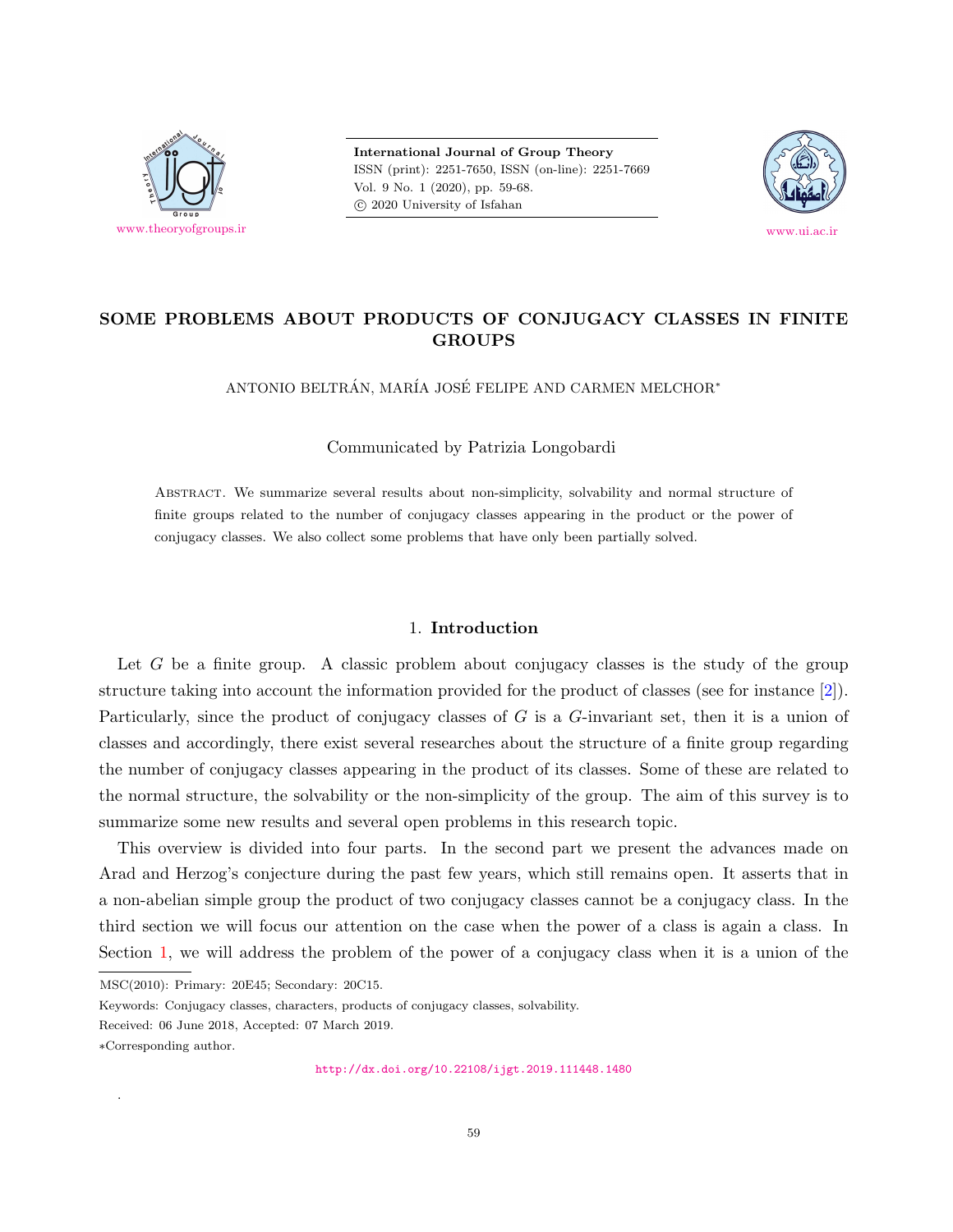trivial class and another class. Finally, in Section [5](#page-7-0), we will outline the advances on the case in which the power of a class is a union of two classes being one of them the inverse of the other. Throughout this survey, we will approach to some characterizations in terms of irreducible characters.

### 2. **Products of conjugacy classes: Arad and Herzog's conjecture**

<span id="page-1-2"></span>In [\[2\]](#page-8-0), Z. Arad and M. Herzog conjectured one of the most significant problems concerning the product of two conjugacy classes.

**Problem 2.1** (Arad and Herzog's conjecture)**.** *In a non-abelian simple group the product of two conjugacy classes is not a conjugacy class.*

This was first checked for several families of simple groups such as for alternating groups, Suzuki groups,  $PSL_2(q)$ , non-abelian simple groups of order less than one million, and 15 of the 26 sporadic simple groups (see  $[2]$  $[2]$  $[2]$ ). Since then, several authors have shown the conjecture to hold for certain groups. The following characterization in terms of irreducible characters can be used to check the conjecture, for example, for all the sporadic simple groups and for each group whose character table is known (for instance by using the Atlas  $[1]$  or GAP  $[9]$ ).

We will denote by  $x^G$  the conjugacy class of each element  $x \in G$ .

<span id="page-1-0"></span>**Theorem 2.2.** [\[13](#page-9-1), Preliminaries] Let G be a group and let  $a, b, c \in G$  be non-trivial elements of G. *The following conditions are equivalent:*

(1) 
$$
a^G b^G = c^G
$$
  
(2)  $\chi(a)\chi(b) = \chi(c)\chi(1)$  for all  $\chi \in \text{Irr}(G)$ .

By using Theorem [2.2,](#page-1-0) J. Moori and H. P. Tong-Viet showed in [[13\]](#page-9-1) that the conjecture is true for the following families of simple groups:  $PSL_3(q)$ ,  $PSU_3(q)$ , where q is a prime power,  ${}^2G_2(q)$  with  $q = 3^{2m+1}$ ,  $PSp_4(q)$  where *q* is a prime-power,  $PSp_{2n}(3)$  with  $n \ge 2$ , and  $PSU_n(2)$ , with  $(n, 3) = 1$  and *n* ≥ 4. More recently, R. Guralnick, G. Malle and P.H. Tiep validated Arad and Herzog's conjecture in several more cases [\[12](#page-9-2)]. They also proved that if *G* is a finite simple group of Lie type and *A* and *B* are non-trivial conjugacy classes, either both semisimple or both unipotent, then *AB* is not a conjugacy class. In addition, they obtained a strong version of Arad and Herzog's conjecture for simple algebraic groups, and in particular, they show that almost always the product of two conjugacy classes in a simple algebraic group consists of infinitely many conjugacy classes. A weaker variation of Arad and Herzog's conjecture is posed in [[7](#page-8-2)].

<span id="page-1-1"></span>**Problem 2.3.** [\[7,](#page-8-2) Conjecture 1.1] *In a non-abelian simple group the product of n conjugacy classes, with n a* fixed natural number and  $n \geq 2$ , is not a conjugacy class.

Let  $K_1, \ldots, K_n$  be conjugacy classes with  $n \geq 2$  such that the product  $K_1K_2 \cdots K_n$  is a conjugacy class *D*. Since the product of conjugacy classes is *G*-invariant, for each *i* there exists a set of conjugacy classes  $C_1, \ldots, C_t$  such that  $K_1K_2\cdots K_{i-1}K_{i+1}\cdots K_n = C_1\cup\cdots\cup C_t$  and we can write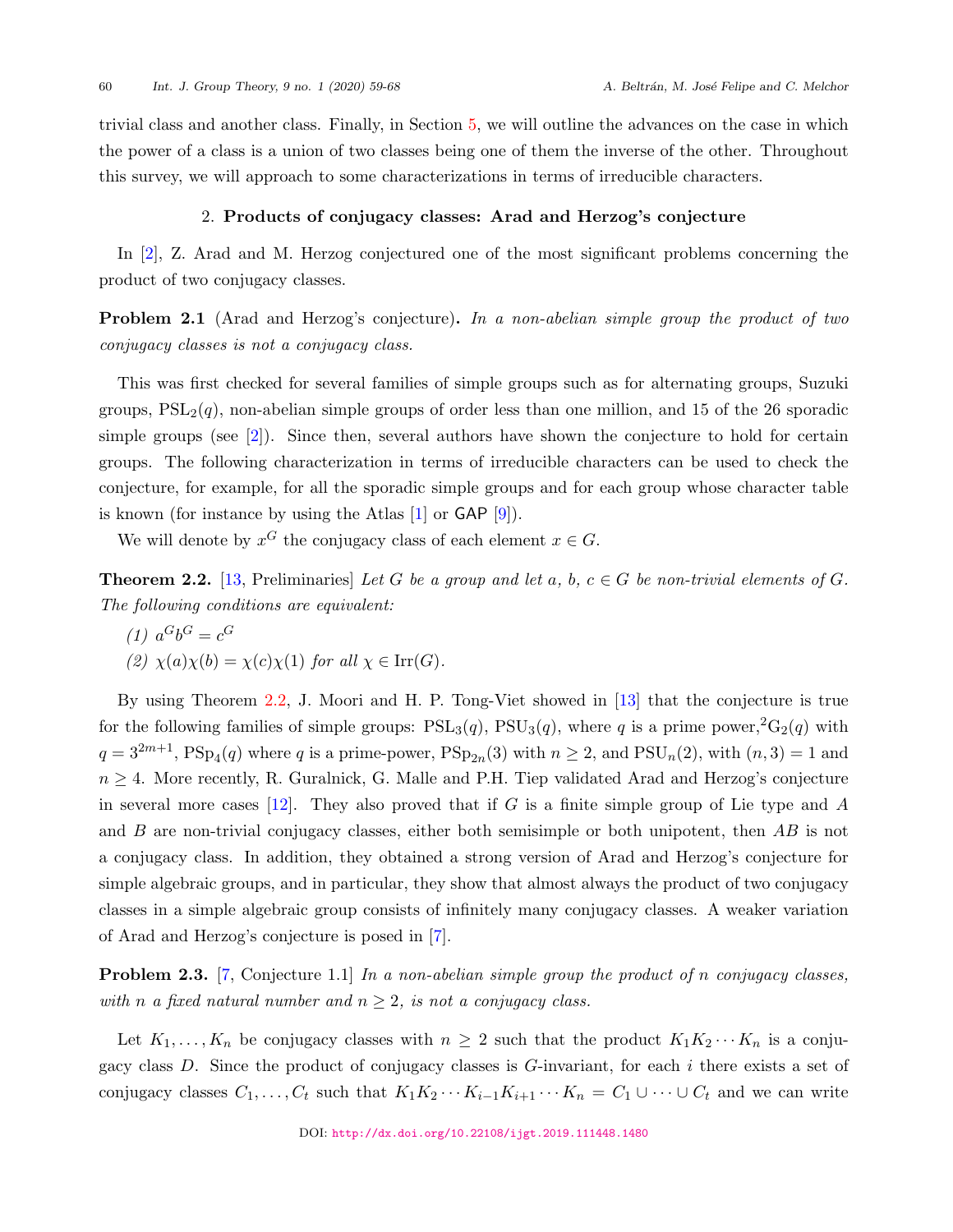$K_1K_2\cdots K_n = K_iC_1\cup\cdots\cup K_iC_t$ . Then  $K_iC_j = D$  for all  $i, j$  and hence, if Arad and Herzog's conjecture was proved, then we would automatically have Problem [2.3](#page-1-1) solved.

The authors provide a characterization in terms of characters of the situation in Problem [2.3](#page-1-1) that extends Theorem [2.2.](#page-1-0) In particular, such characterization holds for the case in which the power of a class is again a class.

**Theorem 2.4.** [\[7,](#page-8-2) Theorem 2.16] Let  $K_1, \ldots, K_n$  be conjugacy classes of G and write  $K_i = x_i^G$  with  $x_i \in G$ *. Then*  $K_1 K_2 \cdots K_n = D$  where  $D = d^G$  if and only if

$$
\chi(x_1)\cdots\chi(x_n)=\chi(1)^{n-1}\chi(d)
$$

*for all*  $\chi \in \text{Irr}(G)$ *. In particular, if K is a conjugacy class of G and*  $x \in K$ *, then*  $K^n$  *is a conjugacy class for some*  $n \in \mathbb{N}$  *if and only if* 

$$
\chi(x)^n = \chi(1)^{n-1} \chi(x^n)
$$

*for all*  $\chi \in \text{Irr}(G)$ *.* 

Let *K* be a class. When considering products of classes, a particular case is *KK−*<sup>1</sup> and the simplest situation is  $KK^{-1} = 1 \cup D$  where *D* is a class. Under this hypothesis we obtain that the group is not simple by means of the Classification of the Finite Simple Groups (CFSG) and we conjecture that the subgroup  $\langle K \rangle$  is solvable. Unfortunately, we have only been able to get such solvability in some particular cases.

<span id="page-2-0"></span>**Theorem 2.5.** [[5](#page-8-3), Theorem C] *Let K be a conjugacy class of a finite group G and suppose that*  $KK^{-1} = 1 \cup D$ , where D is a conjugacy class of G. Then G is not simple, |D| divides  $|K|(|K|-1)$ *and*  $\langle K \rangle / \langle D \rangle$  *is cyclic. In addition,* 

- (1) If  $|D| = |K| 1$ , then  $\langle K \rangle$  is metabelian. More precisely,  $\langle D \rangle$  is p-elementary abelian for some *prime p.*
- *(2)* If  $|D| = |K|$ , then  $\langle K \rangle$  is solvable with derived length at most 3.
- *(3) If*  $|D| = |K|(|K|-1)$ *, then*  $\langle K \rangle$  *is abelian.*

We remark that  $KK^{-1} = 1 \cup D$  forces *D* to be real, but it does not necessarily imply that *K* is real too. Moreover, under the assumption of Theorem [2.5](#page-2-0), if *K* is real, then it can be easily proved that *D* is real too, and hence,  $KK^{-1} = K^2 = 1 \cup D$ . This case will be addressed in Section [4](#page-5-0).

The next natural and simplest case when considering the product of a class and its inverse has the form *KK−*<sup>1</sup> = 1*∪ D ∪ D−*<sup>1</sup> . Also in this case it can be checked that the group is not simple. To prove this as well as to obtain the non-simplicity in Theorem [2.5,](#page-2-0) the following characterization in terms of characters is used.

**Theorem 2.6.** [\[5,](#page-8-3) Theorem B] *Let G be a group and*  $x, d \in G$ *. Let*  $K = x^G$  *and*  $D = d^G$ *. The following assertions are equivalent:*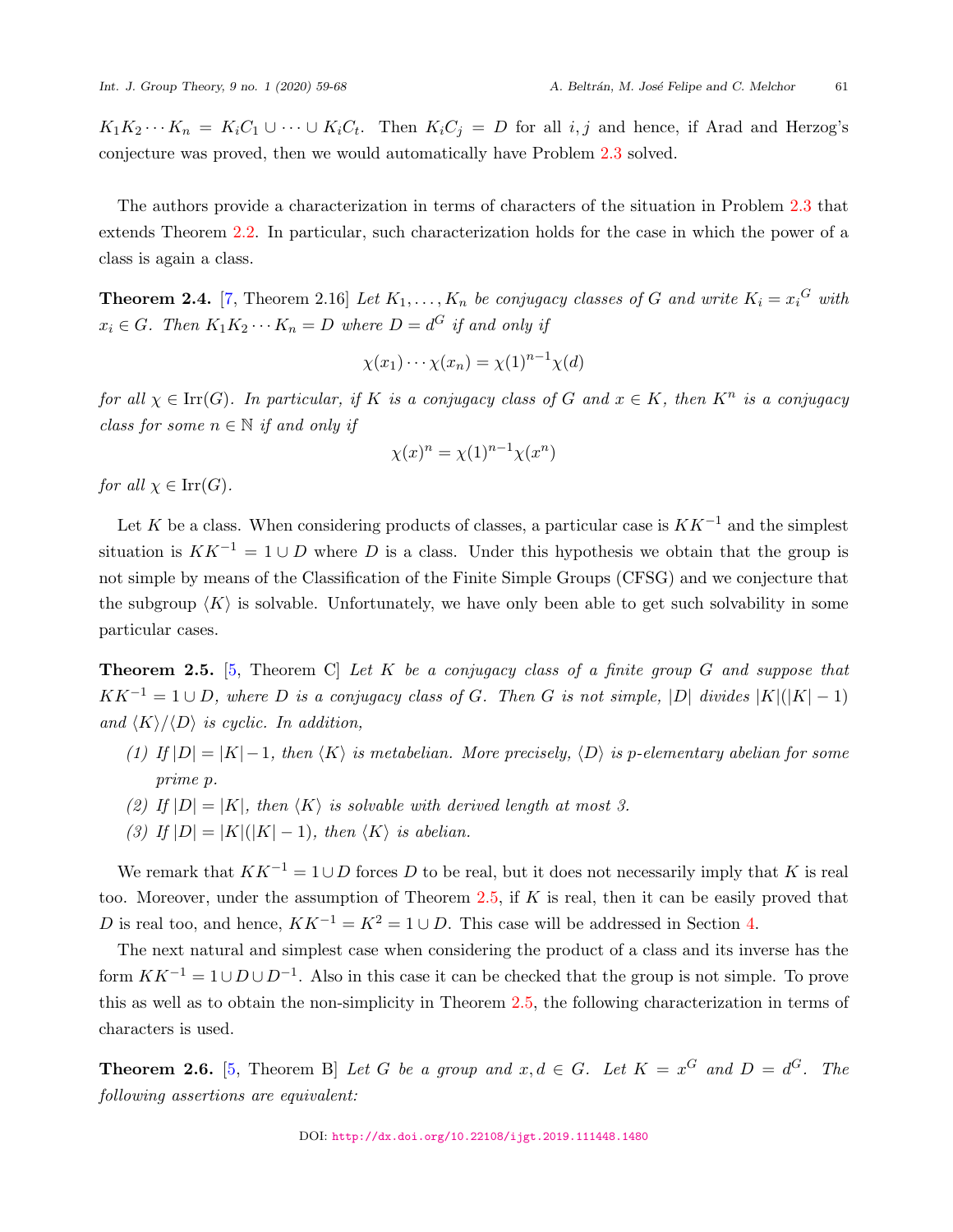$a)$   $KK^{-1} = 1 \cup D \cup D^{-1}$ .

*b*) *For every*  $\chi \in \text{Irr}(G)$ 

$$
|K||\chi(x)|^2 = \chi(1)^2 + \frac{(|K|-1)}{2}\chi(1)(\chi(d) + \chi(d^{-1})).
$$

*In particular, if*  $D = D^{-1}$ , then  $KK^{-1} = 1 \cup D$  *if and only if for every*  $\chi \in \text{Irr}(G)$ 

 $|K||\chi(x)|^2 = \chi(1)^2 + (|K| - 1)\chi(1)\chi(d)$ .

Under the hypotheses of Theorem [2.5](#page-2-0) the group *G* need not be solvable. The typical non-solvable situation is a group of type *Z.S.*2, where  $|Z| = 3$ , *Z* is in the center of *Z.S*, and in addition, *S* is a non-solvable group acted by an automorphism of order 2 such that the non-trivial elements of *Z* are conjugate by this automorphism.

#### 3. **Power of class which is a class**

In [[11](#page-9-3)], Guralnick and Navarro confirmed Arad and Hergoz's conjecture for the particular case of the square of a conjugacy class. They demonstrated that when the square of a conjugacy class of *G* is again a class, then *G* is not a non-abelian simple group. However, the result goes much further.

<span id="page-3-0"></span>**Theorem 3.1.** [\[11](#page-9-3), Theorem 2.2] *Let G be a finite group and*  $K = x^G$  *the conjugacy class of x in G. The following assertions are equivalent:*

- *(1)*  $K^2$  *is a conjugacy class of G.*
- (2)  $K = x[x, G]$  *and*  $C_G(x) = C_G(x^2)$ *.*

*(3)*  $\chi(x) = 0$  *or*  $|\chi(x)| = \chi(1)$  *for all*  $\chi \in \text{Irr}(G)$ *, and*  $\mathbf{C}_G(x) = \mathbf{C}_G(x^2)$ *.* 

*In this case,* [x, G] *is solvable, and*  $\langle K \rangle = \langle x \rangle [x, G]$  *too. Furthermore, if the order of* x *is a power of a prime p, then* [*x, G*] *has normal p-complement.*

Observe that  $K^2 = K$  can never happen since, by Theorem [3.1,](#page-3-0) this implies that  $K = x[x, G] =$  $K^2 = x^2[x, G]$ . This means that  $x \in [x, G]$  and  $K = [x, G]$ , a contradiction. Furthermore, there is an equivalent property to the fact that the square of a conjugacy class is again a class in terms of characters. That is,  $\chi(x)^2 = \chi(1)\chi(x^2)$  for every  $\chi \in \text{Irr}(G)$  if and only if  $K^2$  is a conjugacy class where  $K = x^G$ , with  $x \in G$ . This is a particular case of Theorem [2.2](#page-1-0).

The most relevant fact of Theorem [3.1](#page-3-0) is that the authors obtained the solvability of the normal subgroup  $[x, G]$  (which coincides with  $\langle K \rangle$ ) by means of the CFSG. However, the assertion about the case of a class of *p*-elements does not require the CFSG. The key fact for proving the solvability is that all elements of  $x[x, G]$  are *G*-conjugate. Moreover, the following result is used.

<span id="page-3-1"></span>**Theorem 3.2.** [[11,](#page-9-3) Theorem 3.2] *Let G be a finite group and let N be a normal subgroup of G. Let*  $x \in G$  *such that all elements of*  $xN$  *are conjugate in*  $G$ *. Then* 

*(1) N is solvable.*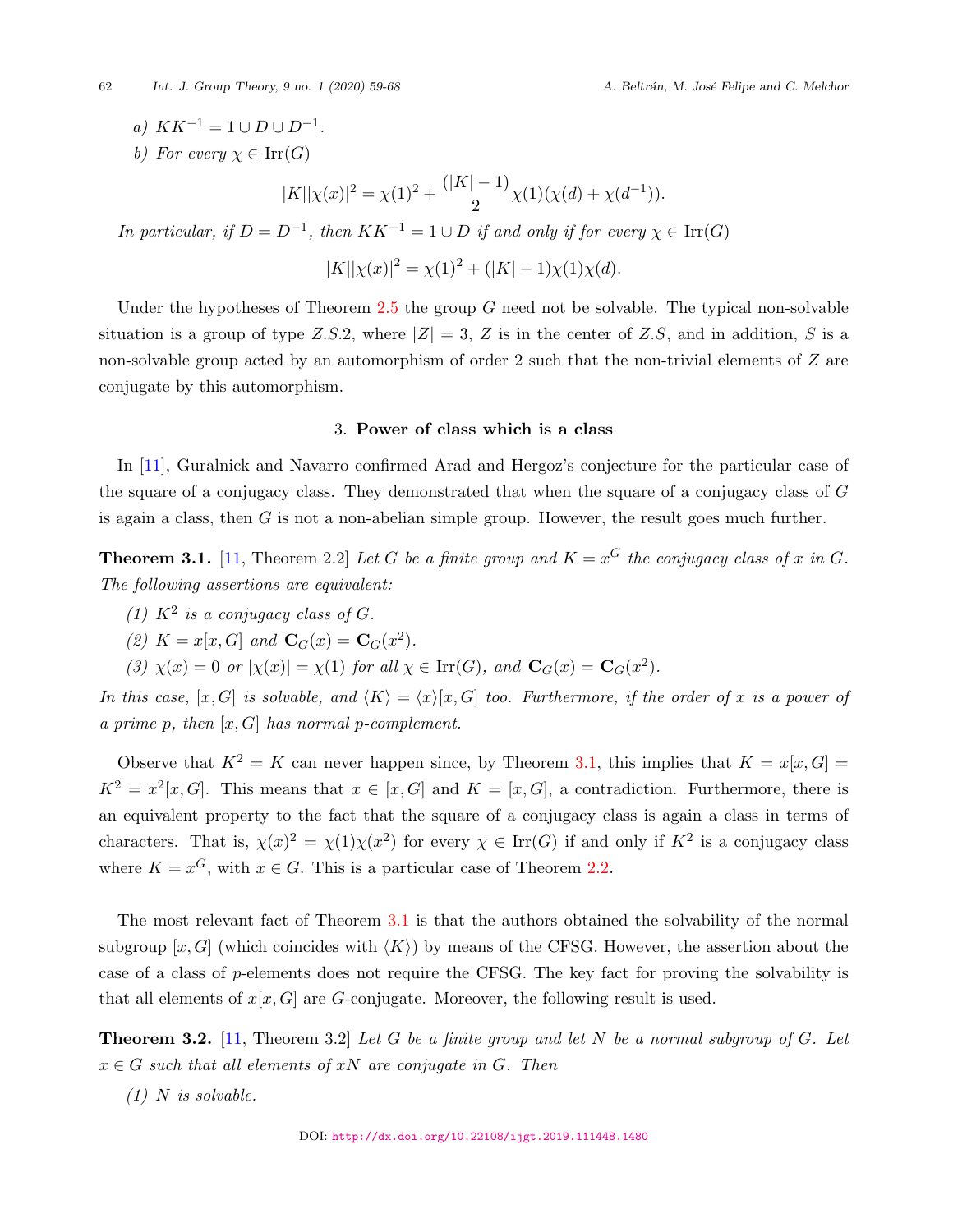- *(2)* If  $\pi$  *is the set of prime divisors of*  $o(x)$ *, then x normalizes some Hall*  $\pi$ -*complement H of N on which it acts fixed point freely.*
- *(3) If x is a p-element for some prime p, then N has normal p-complement.*

With regard to Problem [2.3,](#page-1-1) the assertion is proved to be true for the particular case of the power of a conjugacy class. We find a normal subgroup of a group when there is a conjugacy class satisfying that some of its powers is again a conjugacy class, and obtain an equivalent property in terms of the irreducible characters of the group. This result is in fact a generalization of Theorem [3.1](#page-3-0) and its proof is similar.

<span id="page-4-0"></span>**Theorem 3.3.** [\[7,](#page-8-2) Theorem 2.2] Let  $K = x^G$  with  $x \in G$ ,  $n \in \mathbb{N}$  and  $n \geq 2$ . The following assertions *are equivalent:*

- *(a) K<sup>n</sup> is a conjugacy class.*
- *(b)*  $\mathbf{C}_G(x) = \mathbf{C}_G(x^n)$  and  $N = x^{-1}K = K^{-1}K = [x, G] \leq G$ .
- *(c)*  $C_G(x) = C_G(x^n)$  *and*  $\chi(x) = 0$  *or*  $|\chi(x)| = \chi(1)$  *for all*  $\chi \in \text{Irr}(G)$ *.*

Notice that under the hypotheses of the above theorem, *G* is not a non-abelian simple group. This happens because we know that  $K = xN$  and if  $N = 1$ , then *x* is central, and if  $N = G$ , then  $K = G$ , so *N* is always a non-trivial proper subgroup of *G*.

The following corollaries are obtained as a consequence of the above theorem.

**Corollary 3.4.** [\[7,](#page-8-2) Corollary 2.4] Let  $K = x^G$  with  $x \in G$  such that  $K^n$  is a conjugacy class for some  $n \in \mathbb{N}$  with  $n \geq 2$ . Then  $|K^r| = |K|$  for all  $r \in \mathbb{N}$  and  $K^{o(x)+1} = K$  and  $K^{o(x)-1} = K^{-1}$ . Moreover, *K*<sup>*m*</sup> *is a conjugacy class for all*  $m \in \mathbb{N}$  *such that*  $(m, o(x)) = 1$ *.* 

**Corollary 3.5.** [[7](#page-8-2), Corollary 2.5 and Theorem 2.12] *If*  $K = x^G$  *with*  $x \in G$  *such that*  $K^n = K$  *for some*  $n \in \mathbb{N}$  *with*  $n \geq 2$ *, then:* 

- *(a)*  $K^{k(n-1)+r} = K^r$  *for every*  $r, k \in \mathbb{N}$ .
- *(b)*  $K^{n-1} = [x, G] ⊂ G$ *.*
- $(c)$   $\pi(o(x)) \subseteq \pi(n-1)$ , where  $\pi(t)$  denotes the set of primes dividing the number *t*.
- *(d) If K is real, then x is* a 2*-element and*  $K^m = K$  *for every odd number m. Also,*  $K^2 = [x, G] \triangleleft G$ .

**Corollary 3.6.** [\[7,](#page-8-2) Corollary 2.8] *Let G be a finite group and let*  $\pi$  *be a set of primes. Suppose that for each conjugacy class*  $K$  *of*  $\pi$ -elements of  $G$  there exists  $n \in \mathbb{N}$  *such that*  $K^n$  *is a conjugacy class. Then*  $G/O_{\pi'}(G)$  *is nilpotent. In particular, if*  $\pi = \pi(G)$ *, then G is nilpotent.* 

The authors also obtain the solvability of the subgroup generated by a class when one of its powers is a class by employing similar arguments to those of Guralnick and Navarro, which appeal to the CFSG. Theorem [3.3](#page-4-0) joint with Theorem [3.2](#page-3-1) are the main ingredients to prove the next theorem.

<span id="page-4-1"></span>**Theorem 3.7.** [\[7,](#page-8-2) Theorem 2.15] *Let*  $K = x^G$  *be a conjugacy class of a group G. If there exists*  $n \in \mathbb{N}$ *and*  $n \geq 2$  *satisfying that*  $K^n$  *is a conjugacy class, then*  $\langle K \rangle$  *is solvable.*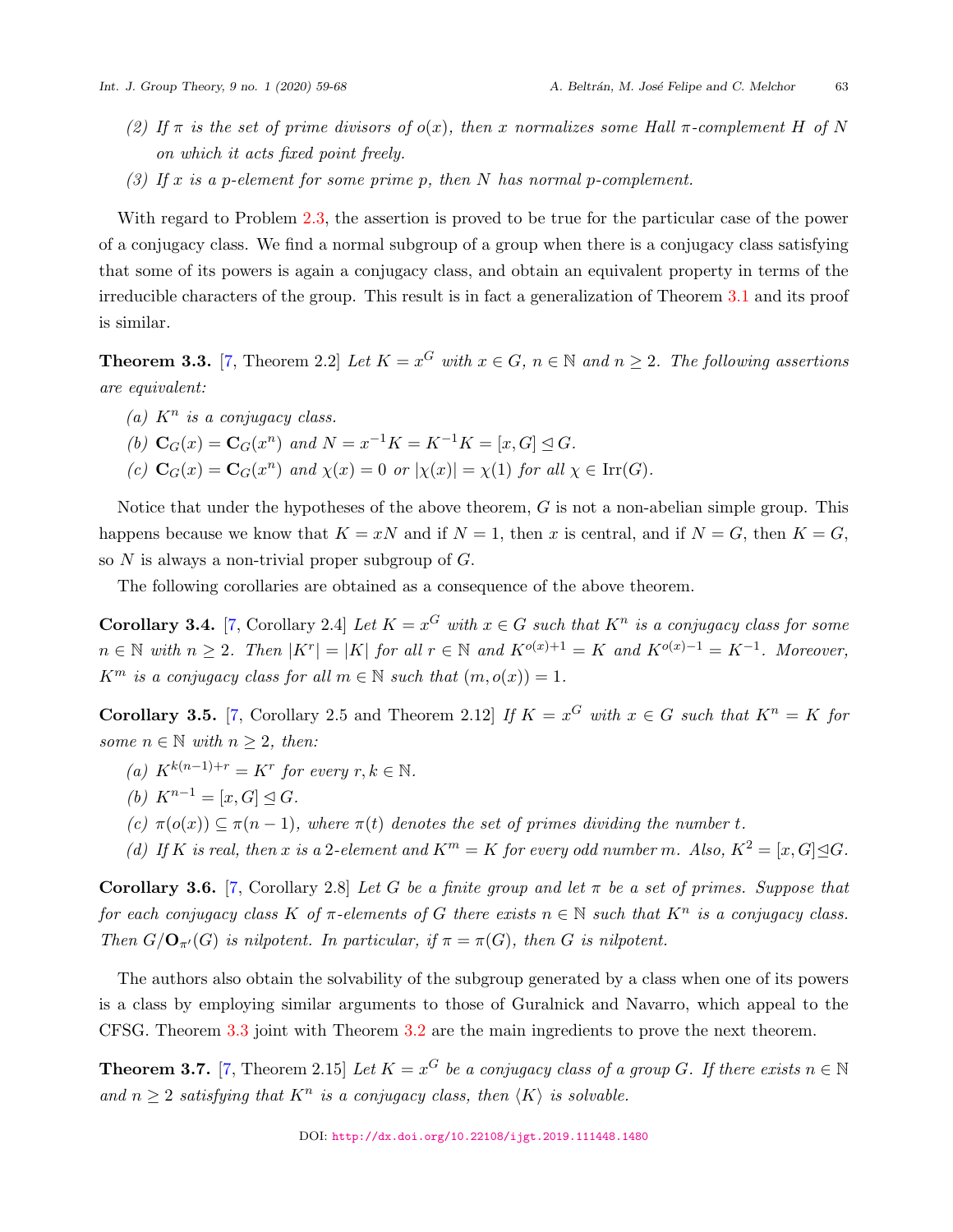The authors make emphasis in the cases where the CFSG is not necessary to obtain the solvability in Theorem [3.7](#page-4-1). This occurs for classes of elements of prime order, classes of 2-elements and real classes.

<span id="page-5-1"></span>**Theorem 3.8.** [\[7,](#page-8-2) Theorem 2.11] *Let*  $K$  *be a conjugacy class of an element*  $x \in G$ *. Suppose that there exists*  $n \in \mathbb{N}$  *with*  $n \geq 2$  *satisfying that*  $K^n$  *is a conjugacy class. Then:* 

- *(1) If*  $o(x)$  *is a prime p, then*  $\langle K \rangle$  *is solvable.*
- *(2)* If x is a 2-element, then  $\langle K \rangle$  is solvable.
- *(3)* If  $K^n = D$  where D is a real conjugacy class, then  $\langle K \rangle$  is solvable. Also,  $D^3 = D$  and D is a *class of a* 2*-element.*

In the particular case of Theorem [3.8\(](#page-5-1)3), if in addition  $n = 2<sup>a</sup>$  for some  $a \in \mathbb{N}$ , then more information can be given.

**Proposition 3.9.** *(See* [\[7,](#page-8-2) Theorem 2.12]*) Let G be a finite group and let K be a conjugacy class of an element*  $x \in G$ *. If*  $K^n = D$  *where D is a real conjugacy class with*  $n = 2^a$  *for some*  $a \in \mathbb{N}$ *, then |K| is odd and*  $o(x) = 2^{a+1}$ .

Observe that if a real conjugacy class *K* satisfies that there exists  $n \in \mathbb{N}$  such that  $K^n = D$  where *D* is a conjugacy class, then *D* is also a real class. However, if a class *K* satisfies that there exists  $n \in \mathbb{N}$  such that  $K^n = D$  with *D* real, then *K* need not be real. A trivial example of this situation occurs in  $\mathbb{Z}_4$ .

## 4. **Power of a class which is a union of the trivial class and another class**

<span id="page-5-0"></span>As we have explained in Section [2](#page-1-2), if *K* and *D* are conjugacy classes of a group *G* such that  $KK^{-1} = 1 \cup D$ , then *G* is not simple (see [[6](#page-8-4)] for more details on this problem). A natural question is what happens if the power of a class is union of the trivial class and another one, so we establish the following problem.

<span id="page-5-2"></span>**Problem 4.1.** *Let G be a finite group and let K be a conjugacy class. If*  $K^n = 1 \cup D$  *for some*  $n \in \mathbb{N}$ *and*  $n \geq 2$ *, and some conjugacy class D, then*  $\langle K \rangle$  *is solvable. In particular, G is not a non-abelian simple group.*

It can be easily proved that if  $K^n = 1 \cup D$  for some  $n \in \mathbb{N}$ , then  $KK^{-1} = 1 \cup D$ , so by Theorem [2.5](#page-2-0) the group is not simple. However, the converse is not true. Let  $G = SL(2, 3)$  and let K be one of the two conjugacy classes of elements of order 6, which satisfies  $|K| = 4$ . It follows that  $KK^{-1} = 1 \cup D$ where *D* is the unique conjugacy class of size 6. However, there is no  $n \in \mathbb{N}$  with  $K^n = 1 \cup D$ .

Problem [4.1](#page-5-2) is proved in [\[4\]](#page-8-5) for the particular case  $n = 2$  without using the CFSG, and the structure of  $\langle K \rangle$  and  $\langle D \rangle$  are completely determined. Observe that if  $K^n = 1 \cup D$  for some  $n \in \mathbb{N}$  and K is real, then  $K^2 = 1 \cup D$ .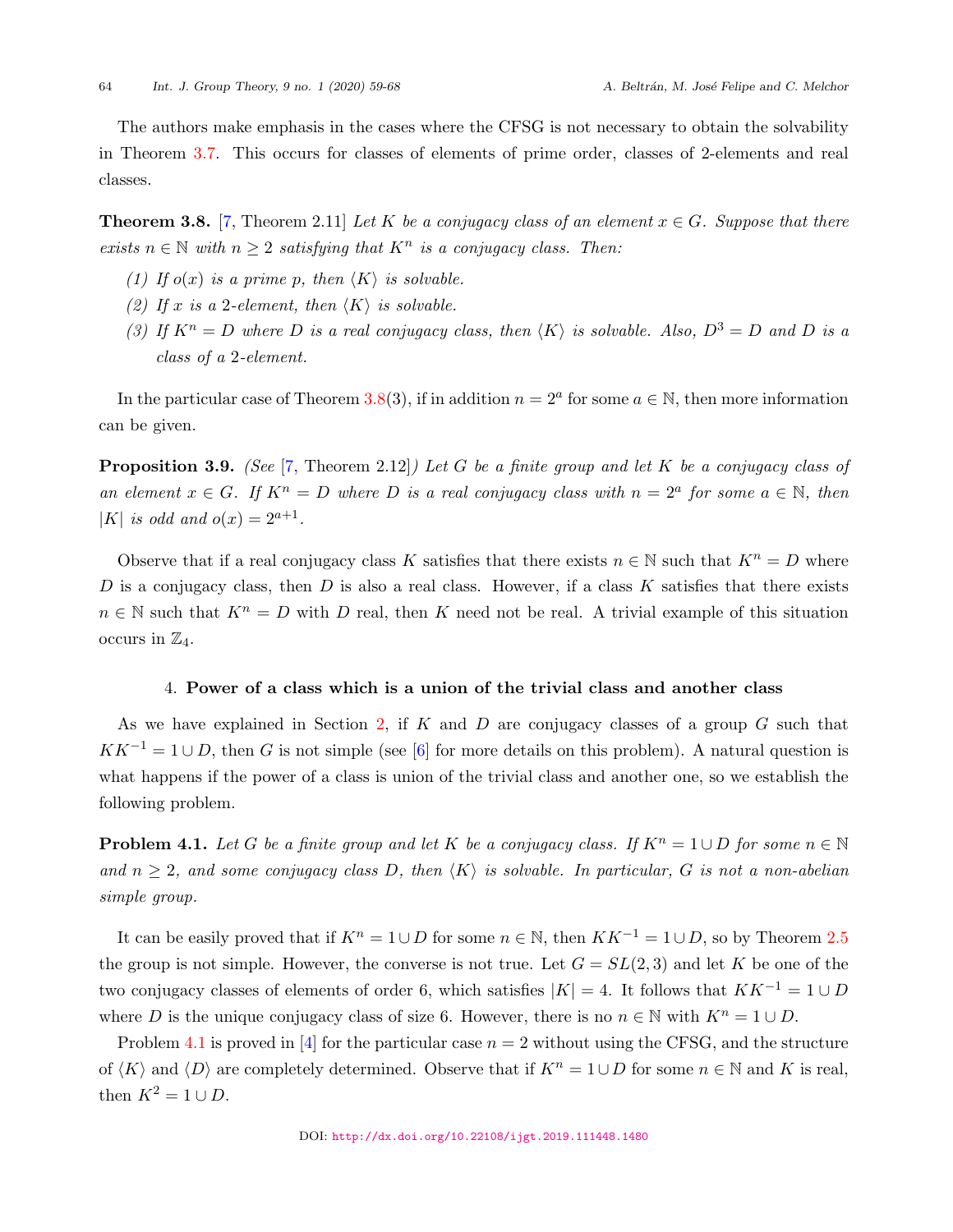<span id="page-6-0"></span>**Theorem [4](#page-8-5).2.** [4, Theorem A] *Let*  $K = x^G$  *be a conjugacy class of a finite group*  $G$  *and suppose that*  $K^2 = 1 \cup D$ , where D is a conjugacy class of G. Then  $\langle D \rangle = [x, G]$  is either cyclic or a *p*-group for *some prime p*, and so  $\langle K \rangle = \langle x \rangle [x, G]$  *is solvable. More precisely,* 

- *(1) Suppose that*  $|K| = 2$ *.* 
	- *(a) If*  $o(x) = 2$ *, then*  $\langle K \rangle \cong \mathbb{Z}_2 \times \mathbb{Z}_2$  *and*  $\mathbb{Z}_2 \cong \langle D \rangle \subseteq \mathbf{Z}(G)$ *.*
	- *(b) If*  $o(x) = n > 2$ *, then*  $\langle K \rangle \cong \mathbb{Z}_n$  *and*  $\langle D \rangle$  *is cyclic.*
- *(2) Suppose that*  $|K| \geq 3$ *.* 
	- (a) If  $o(x) = 2$ , then either  $\langle K \rangle$  and  $\langle D \rangle$  are 2-elementary abelian groups or  $\langle D \rangle$  is a p-group and  $|K| = p^r$  *with*  $p$  *an odd prime and*  $r$  *a positive integer.*
	- *(b)* If  $o(x) > 2$ , then  $\langle D \rangle$  is a *p*-elementary abelian group for some odd prime *p*. Furthermore,  $e^{i}$ *ither*  $o(x) = p$  *or*  $o(x) = 2p$ *.*
	- *In every case,*  $|\langle K \rangle / \langle D \rangle| \leq 2$ .

All cases of Theorem [4.2](#page-6-0) are possible and examples of each of them are given in [\[4\]](#page-8-5). The techniques for proving Theorem [4.2](#page-6-0) are relatively elementary although Glauberman's Z*∗* theorem [[10\]](#page-9-4) and a result of Y. Berkovich and L. Kazarin in [[3\]](#page-8-6) are used. Both require tools from modular representation theory, so Theorem [4.2](#page-6-0) is based on it as well. Other two main ingredients of the proof of Theorem 4.2 are Burnside's classification of finite 2-groups having exactly one involution and the classification of groups of order 16.

The following theorem shows that Problem [4.1](#page-5-2) is completely solved.

**Theorem 4.3.** [[7,](#page-8-2) Theorem B] Let  $K = x^G$  with  $x \in G \setminus \{1\}$  such that  $K^n = 1 \cup D$  for some  $n \in \mathbb{N}$ *and*  $n \geq 2$  *where D is a conjugacy class of G. Then*  $KK^{-1} = 1 ∪ D$  *and*  $\langle K \rangle$  *is solvable.* 

To look for examples we use GAP [\[9\]](#page-9-0) and particularly the SmalGroups library [[8](#page-9-5)]. The *m*-th group of order *n* in the SMALLGROUPS library is identified by  $n \# m$ .

**Example 4.4.** Let us show two examples of the case  $K^n = 1 \cup D$  with  $n = 3$ . In the first, we *have*  $x^n = 1$  *and in the second*  $x^n \neq 1$ *. Let*  $G = A_4$  *and*  $K = (1\,2\,3)^G$ *, which satisfies*  $|K| = 4$ *and*  $o((1\ 2\ 3)) = 3$ *. Furthermore,*  $K^3 = 1 \cup D$  *where*  $D = ((1\ 2)(3\ 4))^G$ *. On the other hand, let*  $G = (\mathbb{Z}_7 \rtimes \mathbb{Z}_9) \rtimes \mathbb{Z}_2 = 126 \# 11$  *having a conjugacy class K of elements of order 21 satisfying that*  $K^3 = 1 \cup D$  and  $|K| = 6$  where *D* is a class of elements of order 7 and  $|D| = 6$ . In this example,  $\langle K \rangle \cong \mathbb{Z}_{21}$ .

The authors also provide a characterization with irreducible characters of the property stated in Problem [4.1](#page-5-2), which is the following.

**Theorem 4.5.** [\[7](#page-8-2), Theorem 3.9] *Let G be a finite group and let*  $K = x^G$ *. Then*  $K^n = 1 \cup D$  *where*  $D = d^G$  *if and only if there exist positive integers*  $m_1$  *and*  $m_2$  *such that* 

$$
\chi(x)^n |K|^n = \chi(1)^{n-1} (m_1 \chi(1) + m_2 |D| \chi(d))
$$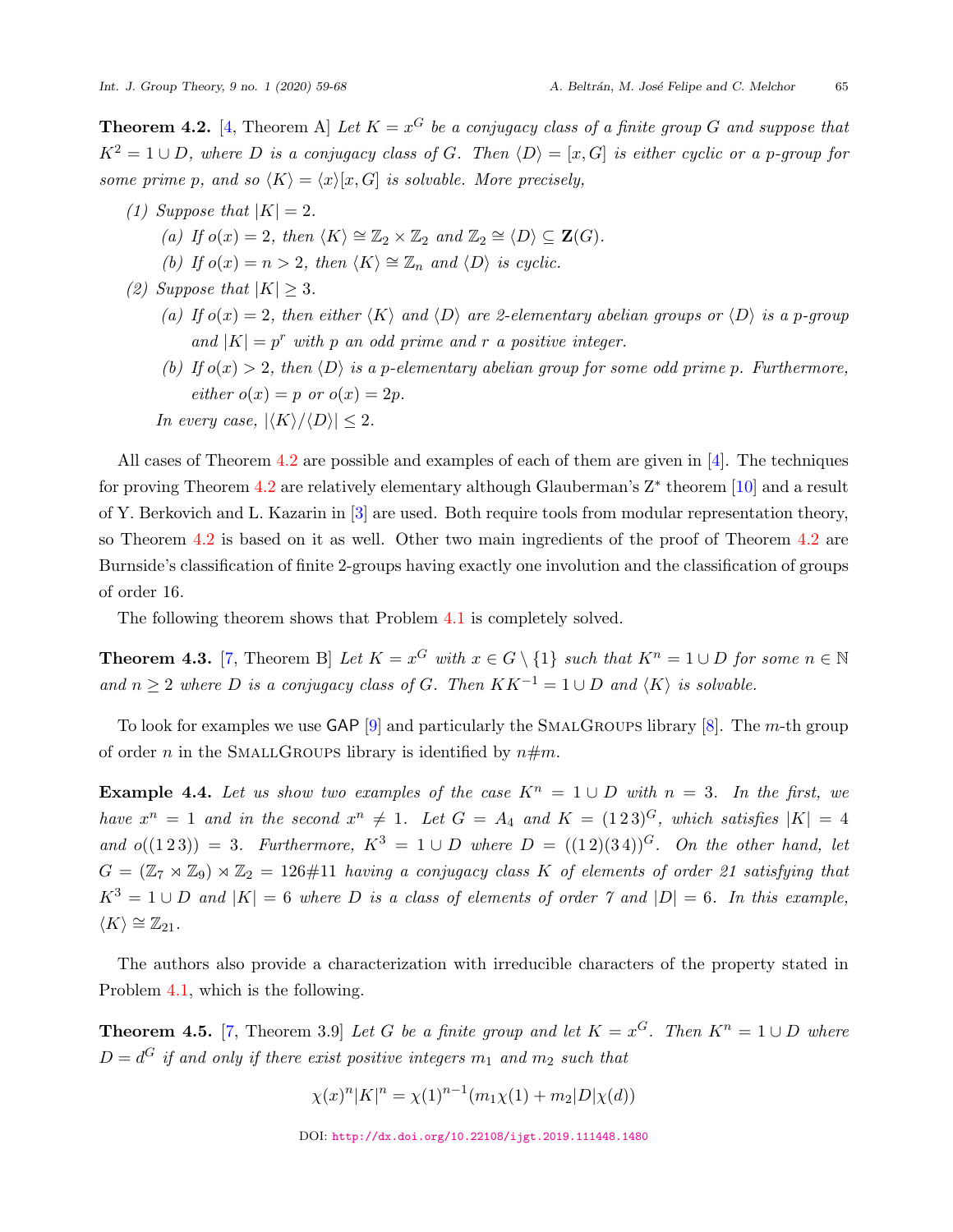66 *Int. J. Group Theory, 9 no. 1 (2020) 59-68 A. Beltr´an, M. Jos´e Felipe and C. Melchor*

*for all*  $\chi \in \text{Irr}(G)$  *and*  $|K|^n = m_1 + m_2|D|$ *, where* 

$$
m_1 = \frac{|K|^n}{|G|} \sum_{\chi \in \text{Irr}(G)} \frac{\chi(x)^n}{\chi^{n-2}(1)} \quad and \quad m_2 = \frac{|K|^n}{|G|} \sum_{\chi \in \text{Irr}(G)} \frac{\chi(x)^n \overline{\chi(d)}}{\chi^{n-1}(1)}.
$$

#### 5. **Power of a class which is a union of a class and its inverse**

<span id="page-7-0"></span>A variant of the problem addressed in Section [4](#page-5-0) is to study what happens when the power of a conjugacy class is a union of two classes, one of them being the inverse of the other. It is believed the following to hold in this case.

<span id="page-7-1"></span>**Problem 5.1.** [[7](#page-8-2), Conjecture 1.2] *Let G be a finite group and let K be a conjugacy class. If*  $K^n =$  $D \cup D^{-1}$  for some  $n \in \mathbb{N}$  with  $n \geq 2$  and  $D$  a conjugacy class, then  $\langle K \rangle$  is solvable. In particular,  $G$ *is not simple.*

Observe that if  $K = x^G$  with  $x \in G$  and  $K^n = D \cup D^{-1}$  for some  $n \in \mathbb{N}$  with  $D \neq D^{-1}$ , then K is non-real. Indeed, suppose that *K* is real and  $x^n \in D$ . We have  $x^{-1} = x^g$  for some  $g \in G$ . Then  $(x^n)^g = (x^g)^n = (x^{-1})^n = x^{-n} \in D \cap D^{-1}$ , so  $D = D^{-1}$ , that is, D is real.

The authors provide the following evidence to support the conjecture of Problem [5.1](#page-7-1).

<span id="page-7-2"></span>**Theorem 5.2.** [\[7,](#page-8-2) Theorem C] *Let G be a finite group and let K be a conjugacy class. If*  $K^n = D \cup D^{-1}$ for some  $n \in \mathbb{N}$  and  $n \geq 2$  and D a conjugacy class, then either  $|D| = |K|/2$  or  $|K| = |D|$ . In the *first case,*  $\langle K \rangle$  *is solvable.* 

**Example 5.3.** We show that both cases of Theorem [5.2](#page-7-2) are possible. Let  $G = \mathbb{Z}_8 \rtimes \mathbb{Z}_2 = M_{16} =$  $\langle a, x | a^8 = x^2 = 1, a^{x^{-1}} = a^5 \rangle$  and  $K = a^G$ . We have  $K^2 = D \cup D^{-1}$ ,  $|K| = 2$  and  $|D| = 1$ . On the other hand, let  $G = \mathbb{Z}_2 \times (\mathbb{Z}_7 \rtimes \mathbb{Z}_3) = 42 \# 2$  and  $K = x^G$  where  $o(x) = 14$ . We have  $K^2 = D \cup D^{-1}$ and  $|K| = |D| = 3$ .

The conjecture of Problem [5.1](#page-7-1) is also demonstrated when  $D = K$  by simply working with properties of the complex group algebra  $\mathbb{C}[G]$ . The following result, which is a particular case of the product of two classes for which Arad and Herzog's conjecture holds, is also used to prove Theorem [5.5](#page-7-3).

**Lemma 5.4.** [\[7](#page-8-2), Lemma 3.1] *Let G be a group and K, L and D are non-trivial conjugacy classes of G* such that  $KL = D$  with  $|D| = |K|$ . Then *G* possesses a solvable proper normal group which is *⟨LL−*<sup>1</sup> *⟩. In particular, ⟨L⟩ is solvable.*

<span id="page-7-3"></span>**Theorem 5.5.** [\[7,](#page-8-2) Theorem D] *Let G be a finite group and let*  $K = x^G$  *be a conjugacy class of G. If*  $K^2 = K \cup K^{-1}$ , then  $\langle K \rangle$  is solvable. Moreover, *x* is a *p*-element for some prime *p*.

The following property is useful to check that the Conjecture in Problem [5.1](#page-7-1) is true for certain groups from their character tables. In particular, this happens for the sporadic simple groups.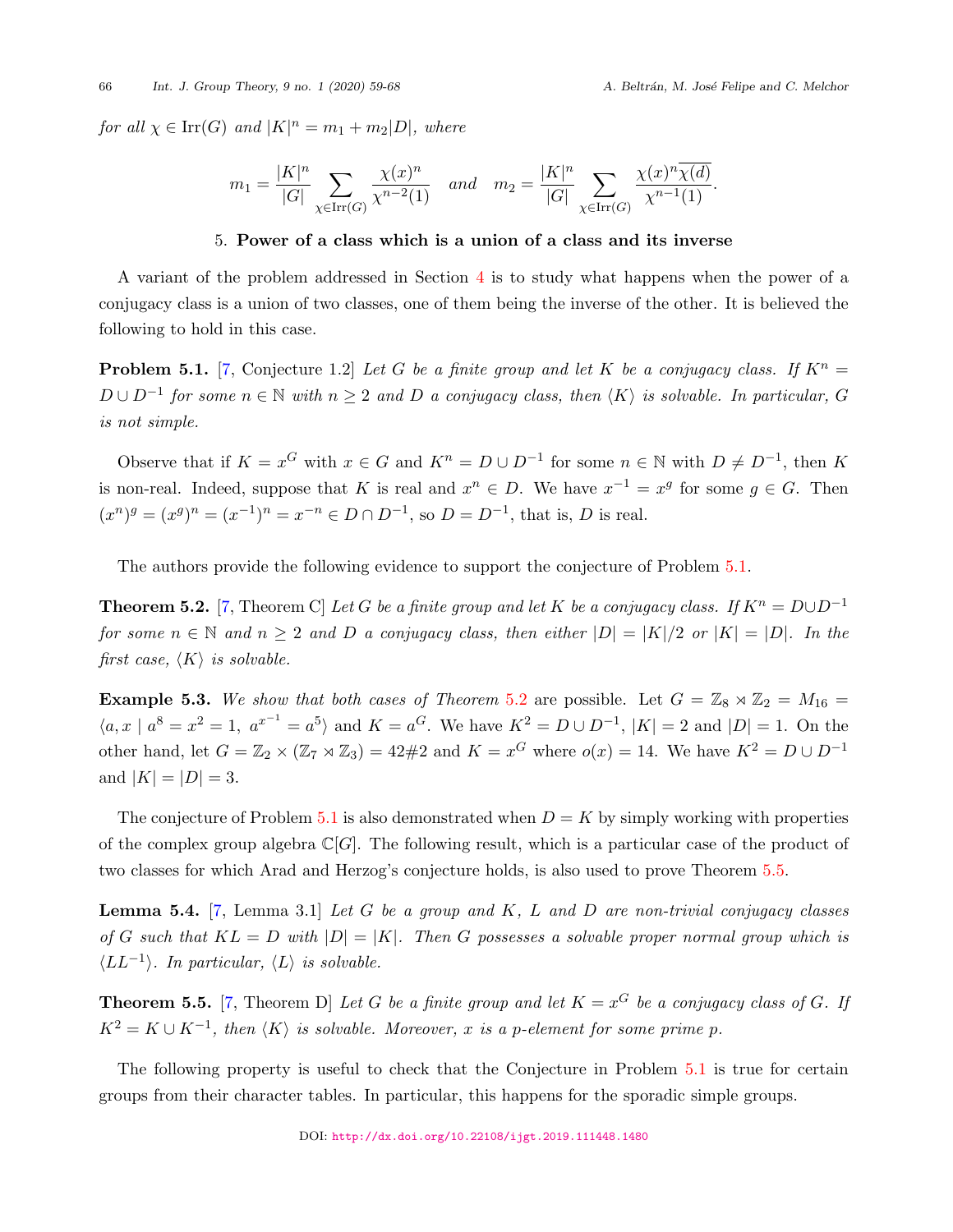<span id="page-8-7"></span>**Theorem 5.6.** *Let G be a finite group and let K be a conjugacy class of an element*  $x \in G$ *. Then*  $K^n = D \cup D^{-1}$  *where D is a conjugacy class if and only if there exist positive integers*  $m_1$  *and*  $m_2$ *such that*

$$
\chi(x)^n |K|^n = \chi(1)^{n-1} |D|(m_1 \chi(x^n) + m_2 \chi(x^{-n}))
$$

*for all*  $\chi \in \text{Irr}(G)$  *and*  $|K|^n = (m_1 + m_2)|D|$  *where* 

$$
m_1 = \frac{|K|^n}{|G|} \sum_{\chi \in \text{Irr}(G)} \frac{\chi(x)^n \overline{\chi(x^n)}}{\chi^{n-1}(1)} \quad and \quad m_2 = \frac{|K|^n}{|G|} \sum_{\chi \in \text{Irr}(G)} \frac{\chi(x)^n \chi(x^n)}{\chi^{n-1}(1)}.
$$

*In particular,*

$$
\chi(x)^n + \chi(x^{-1})^n = \chi(1)^{n-1}(\chi(x^n) + \chi(x^{-n}))
$$

*for all*  $\chi \in \text{Irr}(G)$ *.* 

**Remark 5.7.** Recall that the smallest integer m satisfying  $C^m = G$  for each non-trivial conjugacy *class C of G is called the covering number of G. The covering number of each sporadic simple group is at most 6* ([[14\]](#page-9-6) *and* [[2](#page-8-0)])*. It can be checked by using the character tables* (*included in* GAP) *that for any of these groups, any two non-trivial conjugacy classes of it and n <* 6*, there exists an irreducible character that does not satisfy the equation of Theorem* [5.6.](#page-8-7)

## **Acknowledgments**

Some results of this survey were obtained during the stay of C. Melchor at the University of Cambridge in autumn 2017, which was financially supported by the grant E-2017-02, Universitat Jaume I of Castellón. She would like to thank R. Camina and the Department of Mathematics for their warm hospitality. A. Beltrán and M. J. Felipe are supported by the Valencian Government, Proyecto PROMETEOII/2015/011.

## **REFERENCES**

- <span id="page-8-1"></span>[1] J. H. Conway, R. T. Curtis, S. P. Norton, R. A. Parker and R. A. Wilson, *Atlas of Finite Groups*, Oxford University Press, Eynsham, 1985.
- <span id="page-8-0"></span>[2] Z. Arad and M. Herzog, *Products of conjugacy classes in groups*, Lecture Notes in Mathematics, Springer-Verlag, Berlin, 1985.
- <span id="page-8-6"></span>[3] Y. Berkovich and L. Kazarin, Indices of elements and normal structure of finite groups, *J. Algebra*, **283** (2005) 564–583.
- <span id="page-8-5"></span>[4] A. Beltr´an, M. J. Felipe and C. Melchor, Squares of real conjugacy classes in finite groups, *Ann. Mat. Pura Appl. (4)*, **197** (2018) 317–328.
- <span id="page-8-3"></span>[5] A. Beltr´an, M. J. Felipe and C. Melchor, Multiplying a conjugacy class by its inverse in a finite group, *Israel J. Math.*, **227** (2018) 811–825.
- <span id="page-8-4"></span>[6] A. Beltr´an, M. J. Felipe and C. Melchor, *New progress in products of conjugacy classes in finite groups*, Accepted in Proceedings of St. Andrews 2017 in Birmingham, Cambridge University Press.
- <span id="page-8-2"></span>[7] A. Beltr´an, R. D. Camina, M. J. Felipe and C. Melchor, *Powers of conjugacy classes in a finite group*, Submitted.